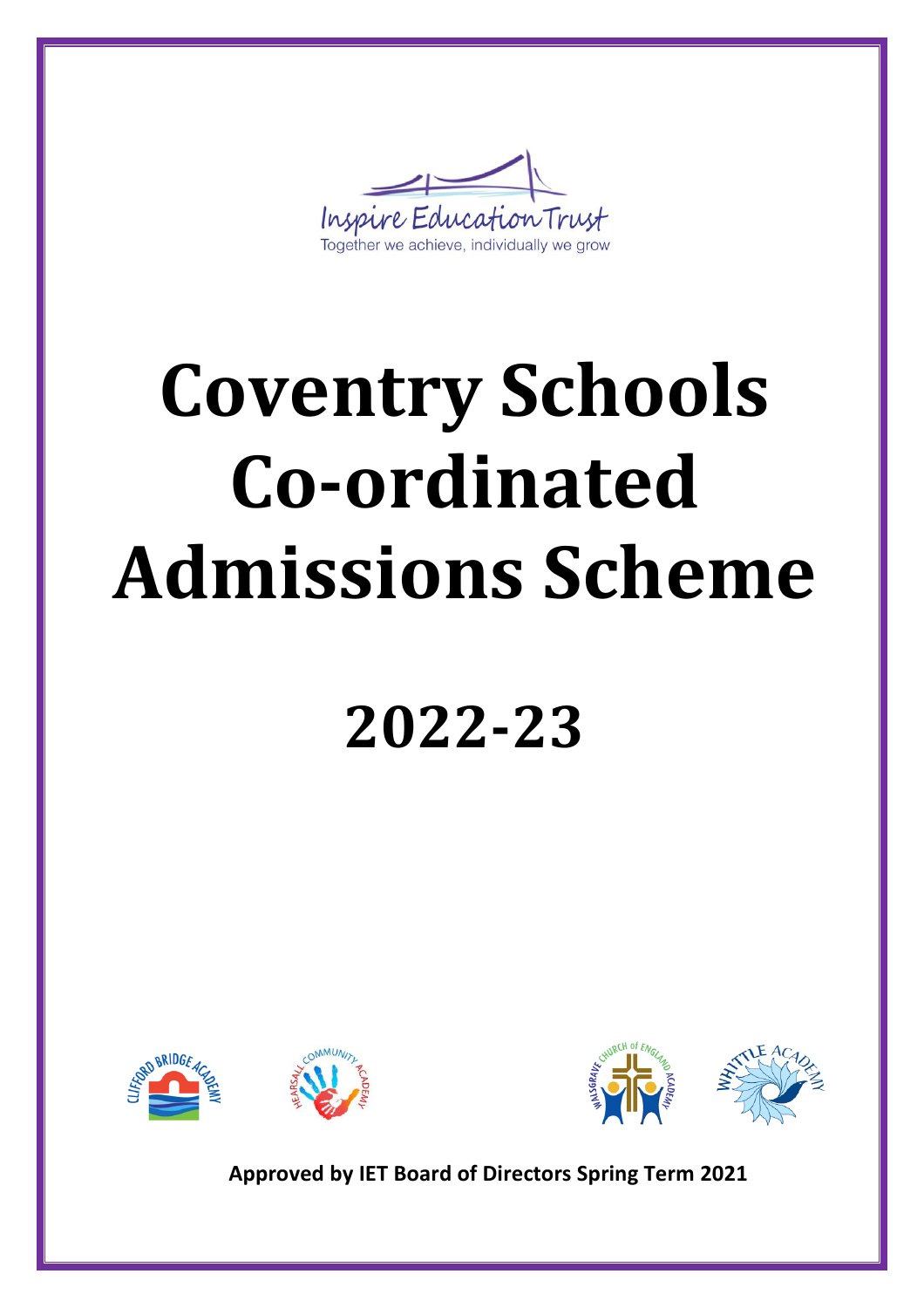The Inspire Education Trust, Primary has adopted the Coventry Local Authority Coordinated Admissions Policy for Coventry schools.

This Policy applies to all schools in The Inspire Education Trust: Clifford Bridge Academy, Hearsall Community Academy, Walsgrave CE Academy and Whittle Academy.

#### **Admissions Scheme: 2022-23**

# **Contents Page**

- **1. Introduction**
- **2. Co-ordination**
- **3. Types of schools/Admission Authorities**
- **4. Application Process**
- **5. Supplementary Information Forms**
- **6. Processing of applications**
- **7. Determining Offers**
- **8. Decision Letters**
- **9. Late Applications**
- **10. Waiting Lists**
- **11. Admission of children outside their normal age group**
- **12. Timetable**
- **13. In Year Application Process**
- **14. Fair Access Protocol**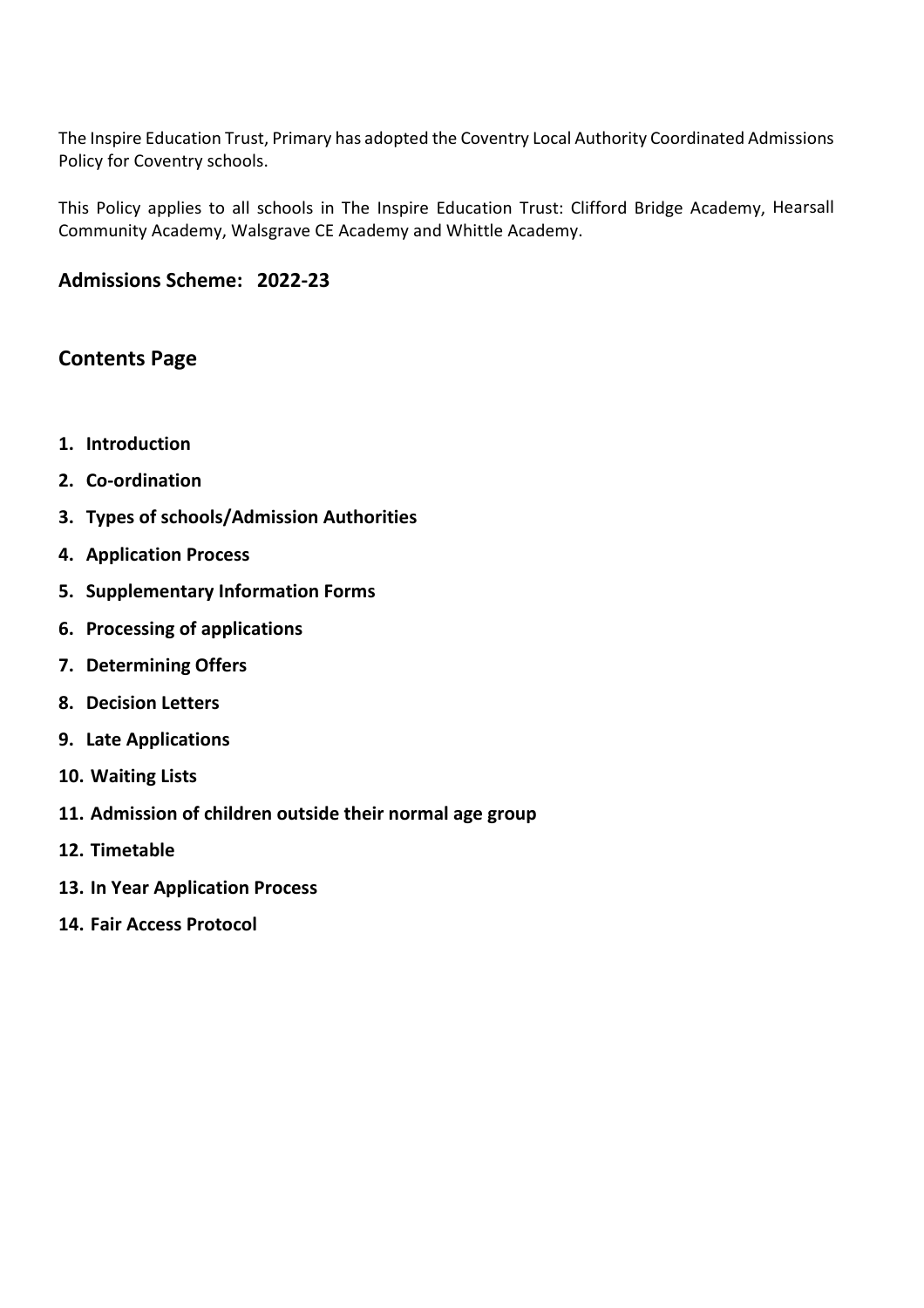# **1. Introduction**

The co-ordination scheme as detailed in this document applies to all primary maintained schools, academies and free schools (excluding special schools) in the Coventry area and shall take effect for the admissions process for the academic year 2022-2023. This is published in accordance with the School Admissions (Admission Arrangements and Co- ordination of Admission Arrangements) (England) Regulation 2012 as amended by the School Admissions (Admission Arrangements and Co-ordination of Admission Arrangements) (England) (Amendment) Regulations 2014 and the School Admissions Code 2014. Coventry City Council are the responsible authority for coordinating the arrangements for the admission of pupils to Primary, Infant and Junior schools in the Local Authority area.

# **2. Co-ordination**

- 2.1 The School Organisation team on behalf of the Local Authority and other admission authorities in Coventry, will co-ordinate applications made during the main admissions round (for the Reception year and year 3 for Junior school). Parents/carers living in Coventry will make an application to the Local Authority for any maintained school, academy or free school for a school place for their child in September 2022. The application process will be available online via the Local Authority website or via a paper common application form from September in the year before children are due to start school.
- 2.2 For the academic year 2022-2023 and subsequent years, applications made outside of the normal admissions round (In Year Applications) can be made via the online application process found on the Coventry City Council school admissions web pages.

#### **3. Admission Authorities**

- 3.1 There are 5 types of primary schools in Coventry: Local Authority **community** schools, **voluntary controlled**  schools, Catholic **voluntary aided** schools, **Academies** and **Free** schools. The arrangements for all these schools are coordinated by the Local Authority.
- 3.2 Coventry City Council is the relevant admissions authority for all Community and Voluntary Controlled schools within the city.
- 3.3 For academies and free schools their Trust or board of directors is the admissions authority. For Voluntary aided schools the governing bodies are the admissions authority.

#### **4. Application process**

4.1 The online application and the Common Application Form will be used as a means of expressing preferences for the purposes of Section 86 of the School Standards and Framework Act 1998, by parents resident in Coventry wishing to express a preference for their child to be admitted to a maintained Primary, Infant and Junior school or an Academy/free school.

4.2 When applying the parent will be able to: a. expresses *three* preferences, in rank order of preference. b. give their reasons for each preference.

4.3. The parent will receive no more than one offer of a school place and:

(i) a place will be offered at the highest-ranking nominated school for which they are eligible for a place; and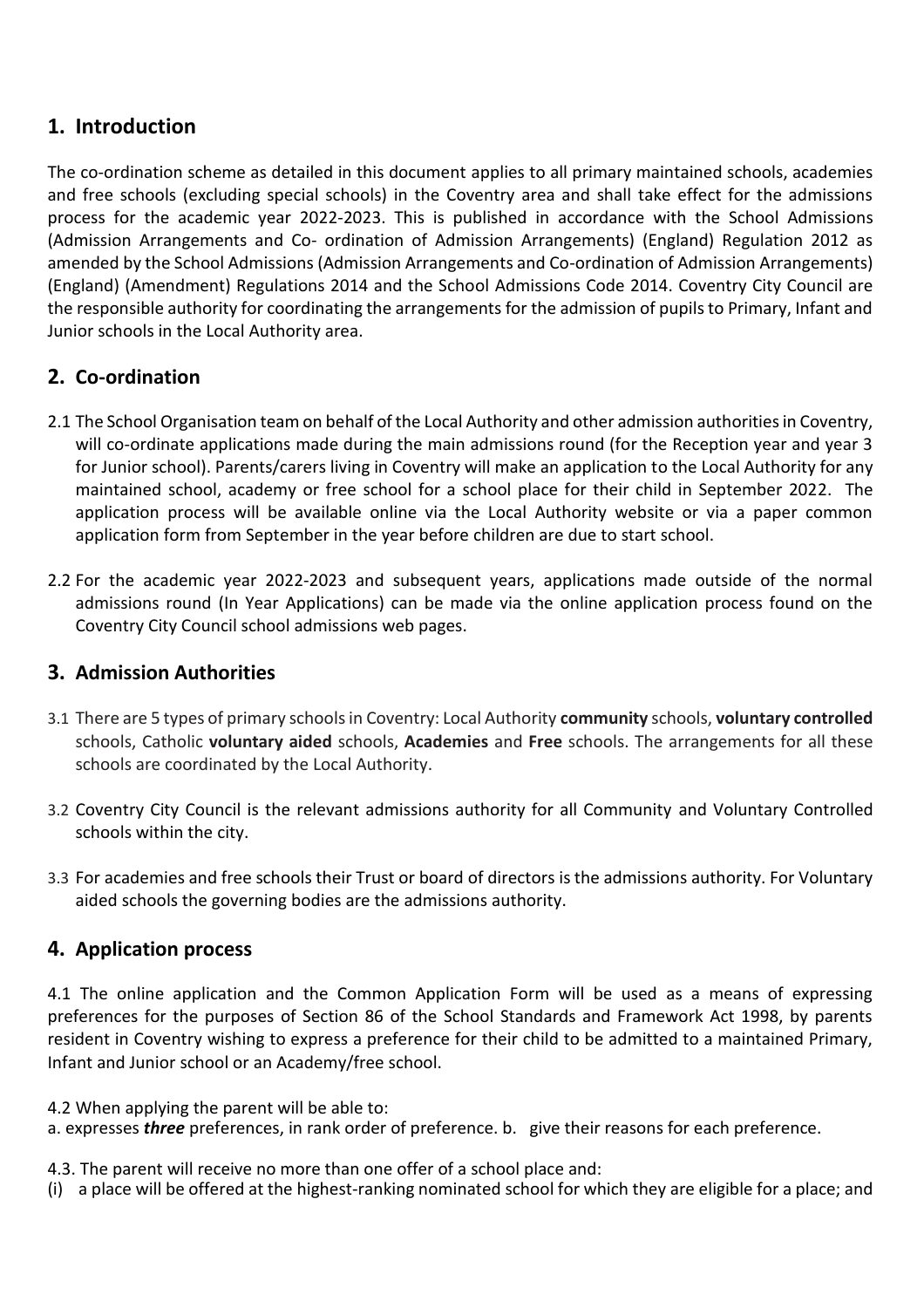(ii) if a place cannot be offered at a nominated school, a place will be offered at the nearest available school following consultation with the school's own admission authorities where appropriate.

4.4 The Local Authority will make appropriate arrangements to ensure that:

• the online application system and the Common Application Forms are available

• A written explanation of the coordinated admissions scheme is available on the Local Authority website and from the Local Authority.

4.5. During September 2021 all maintained Primary, Infant and Junior schools and academies/free schools in Coventry will receive information for parents who wish to apply for admission to a Coventry school at the normal age of entry in 2022. Information will also be made available in nurseries and other early years provision, and in other general community settings such as libraries and GP surgeries.

# **5. Supplementary Information Forms**

5.1. All preferences expressed on the Common Application Form or via the online process are valid applications. The governing body of a school which is its own admission authority (eg voluntary aided schools or academies) may ask parents to provide additional information on a supplementary form for the governing body to apply their oversubscription criteria to the application. Details of schools using supplementary forms will be included in the admissions booklet on the city council website. If parents complete a supplementary form, this must be returned to the school.

5.2. Where a school receives a supplementary form it will not be regarded as a valid application unless the parent has also completed an online application or Common Application Form with their Local Authority and the school is nominated on it. Where supplementary forms are received directly by schools which are their own admission authorities the school must inform the Local Authority immediately so the Local Authority can verify whether an application has been received from the parent and, if not, contact the parent and ask them to complete one. Under the requirements of the scheme, parents will not be under any obligation to complete an individual school's supplementary form.

# **6. Processing of Applications**

6.1. Parents must complete the online application by **15 January 2022** which is the closing date. An email confirming receipt of the application will be received once the application has been submitted. Alternatively, parents can return a completed Common Application Form to a primary, infant or junior school or to the Local Authority by **15 January 2022**. The Local Authority will issue a receipt within 14 days for all Common Application Forms received. The receipt letter is the only valid proof that an application has been received by the Local Authority. Applications received after the closing date will be treated in accordance with the procedure for late applications.

6.2. All Primary, Infant or Junior schools should forward any Common Application Forms received directly onto the School Admissions Team by **15 January 2022** at the latest.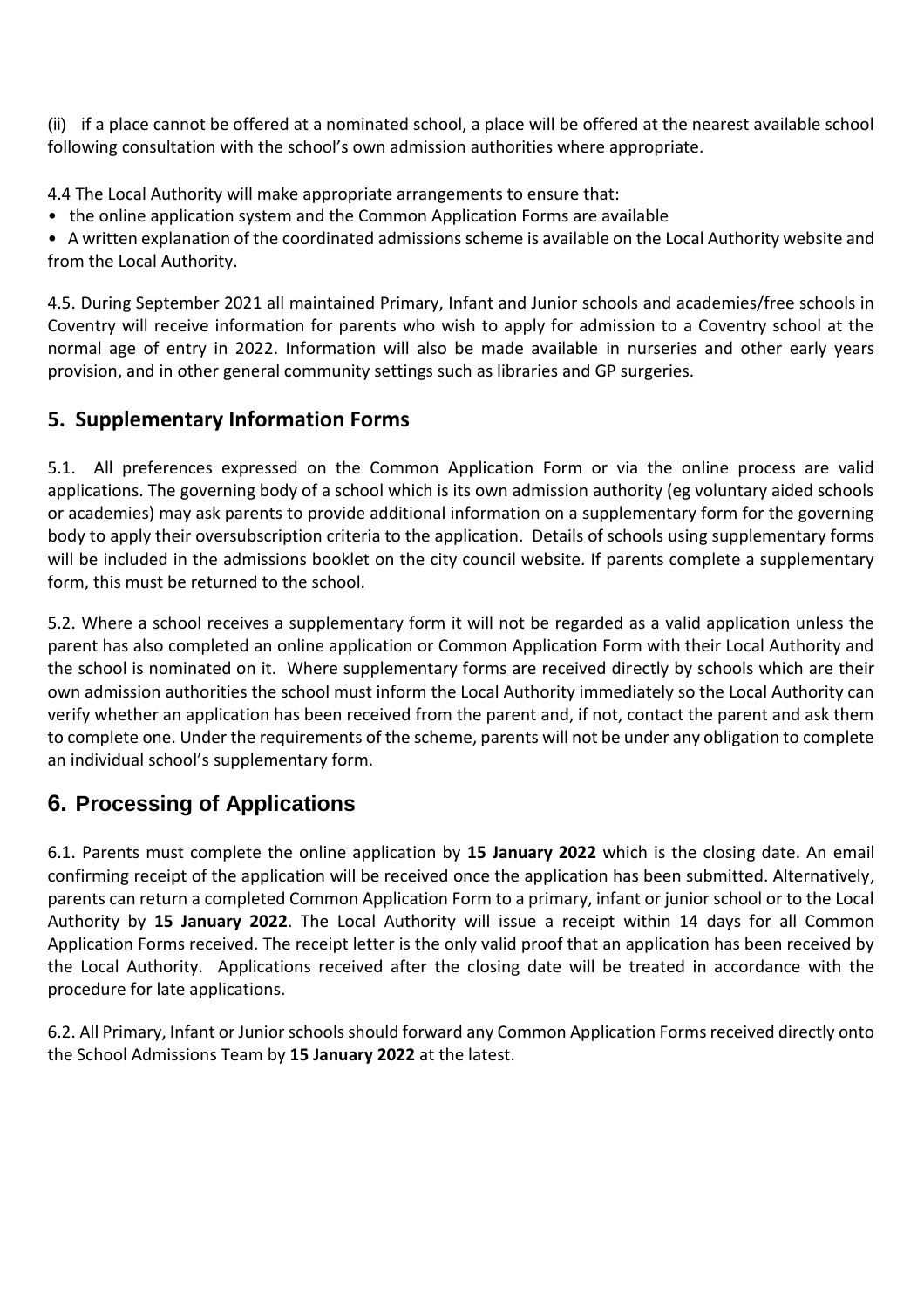# **7. Determining Offers**

#### 7.1. **It should be noted that all children with an Education, Health and Care plan that names a school must be admitted to that school before all other applicants.**

7.2 The Local Authority will act as a 'clearing house' for the allocation of places by the relevant admission authorities in response to the online applications and Common Application Forms. The Local Authority will only make a decision with respect to a preference expressed where-

(a) it is acting in its separate capacity as an admission authority, or

(b) an applicant is eligible for a place at more than one school, or

(c) an applicant is not eligible for a place at any school that the parent has nominated.

7.3. **By 4 February 2022** Coventry Local Authority will apply the individual admissions policy on behalf of community & voluntary controlled primary schools. Where the governing body is the admission authority, Coventry Local Authority will notify the admission authority for each of the schools of every application that has been made for that school, regardless of ranking. All relevant details which schools require in order to apply their oversubscription criteria will be forwarded to the governing body together with any evidence.

7.4. **By 23 February 2022** the admission authority for each school will consider all applications for their school, apply the school's oversubscription criteria (if appropriate) and provide the Local Authority with a list of those applicants 'ranked' according to the school's oversubscription criteria. Where the number of applicants exceeds the number of places available at the school by a significant amount, the admission authority need 'rank' only as many as it agrees with the Local Authority to be necessary, allowing for the fact that some of those who could be offered a place might be offered a place at another school.

7.5. The Local Authority will match this 'ranked' list against the 'ranked' lists of the other schools:

- (a) Where the child is eligible for a place at only one of the nominated schools that school will be allocated to the child.
- (b) Where the child is eligible for a place at two or more of the nominated schools, they will be allocated a place at whichever of these is the highest ranked preference.
- (c) Where the child is not eligible for a place at any of the nominated schools, the child will be allocated a place at the nearest appropriate school with a vacancy, following consultation with own admission authorities where appropriate.

7.6. On **8 March 2022** the Local Authority will commence the exchange of information with other Local Authorities on potential offers of places in Coventry schools. Similarly, other Local Authorities will notify Coventry Local Authority of potential offers available to Coventry residents.

7.7. Following this Coventry and other Local Authorities will compare potential offers and provisionally allocate places. This information will then be exchanged between Local Authorities, and this work will be completed by **31 March 2022.**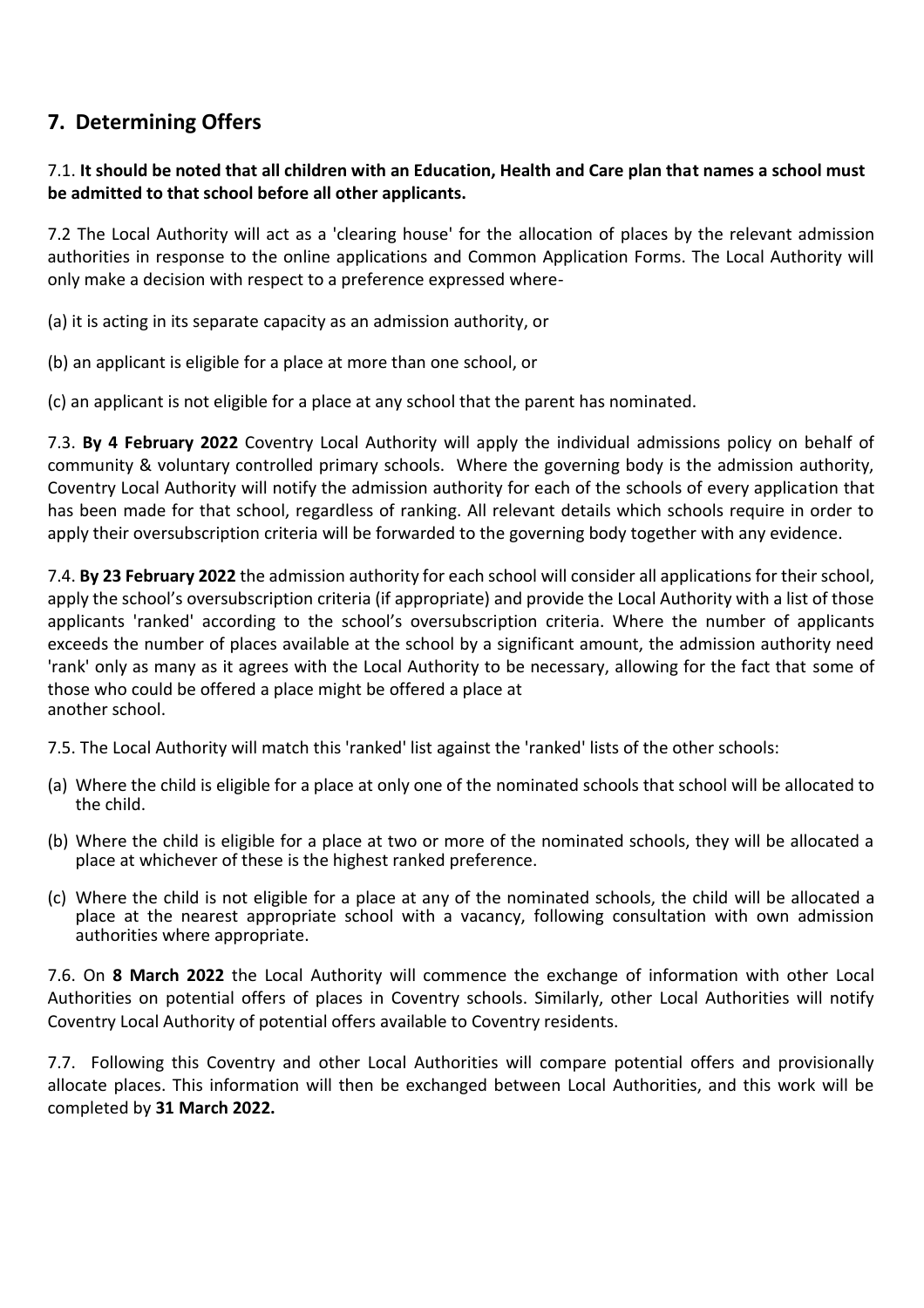# **8. Decision Letters**

8.1. **On 16 April 2022** Coventry Local Authority will post letters to parents by second class post notifying them of the Primary / Infant / Junior school place that has been allocated to their child. Emails will also be sent on this date to those parents who have applied on- line. Both will provide the following information:

- The name of the school at which a place is offered;
- The reasons why the child is not being offered a place at each of the other schools nominated on the application
- Information about their statutory right of appeal against the decisions to refuse places at the other nominated schools;
- Contact details for applicants to lodge an appeal when they have not been offered a place at a school.

#### **9. Late Applications**

9.1. The closing date for applications in the normal admissions round is **15 January 2022**.

9.2. All applications received after **15 January 2022** will be late and will only be considered after

all those who applied on time.

9.3 A link to the late application form will be available on the Coventry City Council

admissions web pages from the **16 January 2022**.

9.4 All late applications and changes of preference made up to 2 weeks after the national offer

day will then be considered in a further round of allocations of places

#### **10. Waiting Lists**

10.1. After the initial allocation on **16 April 2022** the Local Authority will establish waiting lists for community & voluntary controlled Primary, Infant and Junior schools, and these will operate up until 31 December 2022. Parents who wish to have their child's name on a waiting list for a community or voluntary controlled school after this date should contact the Local Authority.

10.2. Voluntary Aided schools and academies will be responsible for maintaining their own waiting lists in conjunction with the Local Authority. Parents, who wish for their children to continue to be considered for any places at these schools after 31 December 2022, will need to contact the School Organisation Team or check details directly with the school for arrangements to stay on the waiting list.

10.3. Waiting lists are kept in the oversubscription criteria order and this is the basis for deciding where a child is placed on a list. The date of application does not affect the position on a waiting list.

#### **11. Admission of children outside their normal chronological age group**

11.1 Paragraph 2.17 of the **School Admissions Code** allows parents to request that their child is educated outside of their normal age group; for example, if their child is gifted or talented or has experienced problems such as ill health. In addition, the parents of a summer born child may choose not to send that child to school until the September following their fifth birthday, and may request that they are admitted out of their normal age group – to Reception rather than Year 1.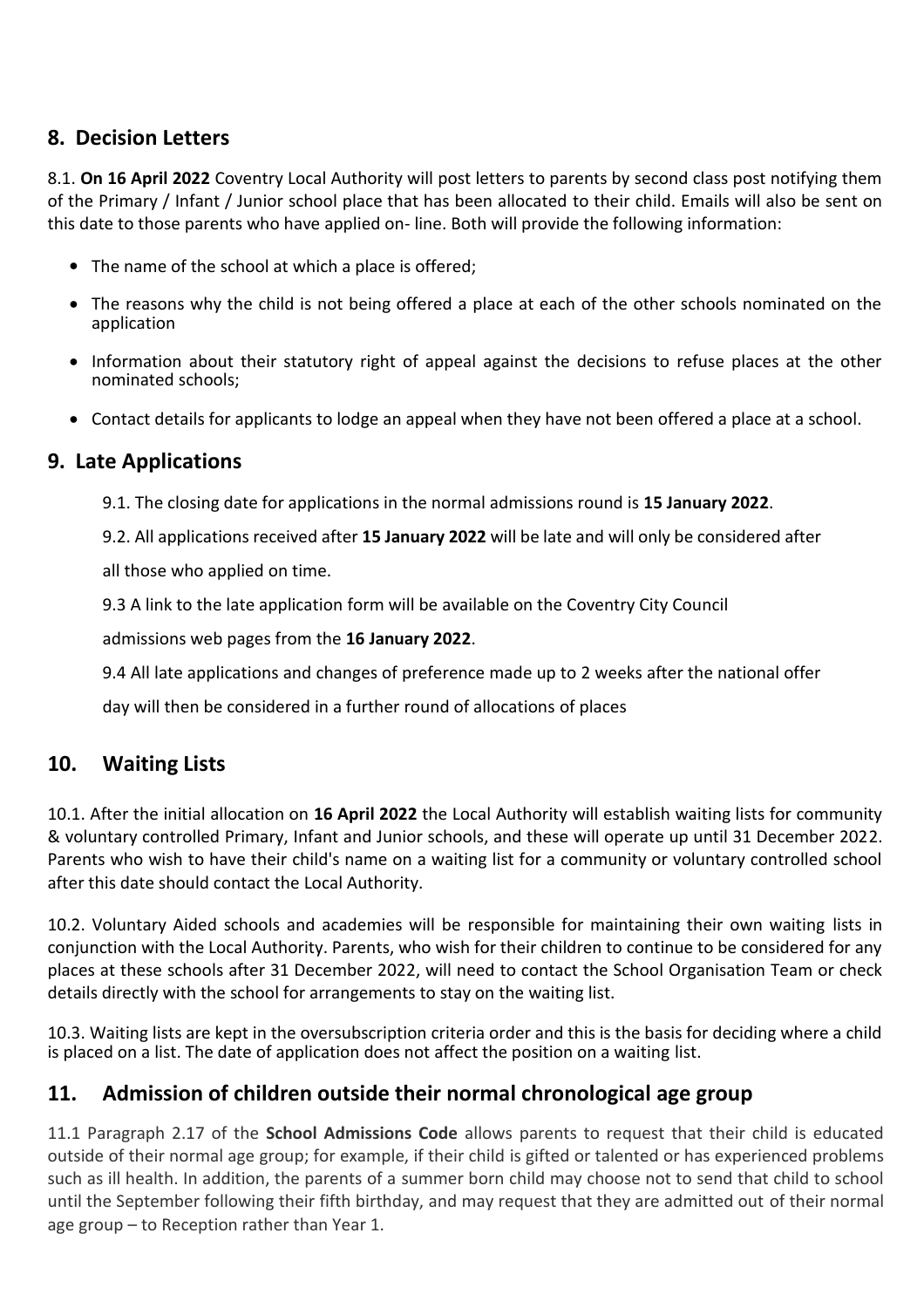11.2 Where a parent/carer seeks a place for their child outside their normal age group they must notify their intention on the application. Parents/carers will then be contacted to discuss the matter further as each case will be considered individually on the circumstances of each case and in the child's best interests. There are no guarantees that such applications will be agreed. Parents will be provided with a letter setting out the decision on their application and the reasons for the decision. Details of how applications are considered are included within individual school policy arrangements.

# **12. Timetable**

| <b>Birth Range</b>                                                                  | $01/09/2017 - 31/08/2018$                                                                                                     |
|-------------------------------------------------------------------------------------|-------------------------------------------------------------------------------------------------------------------------------|
|                                                                                     | (Reception)                                                                                                                   |
| National closing date for receipt of<br>applications                                | 15th January 2022                                                                                                             |
| Data exchange with other Local Authorities                                          | 29th January 2022                                                                                                             |
| Unranked preferences sent to Coventry<br><b>Admission Authorities for 'Ranking'</b> | 4 <sup>th</sup> February 2022                                                                                                 |
| <b>Ranked lists returned to LA from Coventry</b><br><b>Admission Authorities</b>    | 23 <sup>rd</sup> February 2022                                                                                                |
| <b>Offer exchange with other Local Authorities</b>                                  | Week beginning 8th March 2022<br>Week beginning 22 <sup>nd</sup> March 2022<br>Final exchanges by 31 <sup>st</sup> March 2022 |
| Offer day – Emails and Letters sent (via<br>second class post)                      | 16th April 2022                                                                                                               |

**Primary / Infant / Junior Coordinated Admissions Scheme Timetable**

# **13. In Year Application Process**

13.1. The Local Authority co-ordinates in year admissions for all community, voluntary controlled, and voluntary aided schools and academies/free schools within Coventry unless the school has indicated otherwise in their admission arrangements. Contact School Organisation Team for the most up to date information.

13.2. Applications are made on a standard on-line application form for all schools. Applicants for some faith schools will need to complete a supplementary information form but only if they are applying on priority faith grounds. Admissions decisions by own admission authority schools will be made within 5 school days in most circumstances. Decision letters will be issued by the Local Authority on behalf of all schools within the co- ordinated scheme in line with the timings published on the city council website and these will include appeal information where an application was unsuccessful.

13.3. Waiting lists for all Coventry schools will be notified to the Local Authority. Voluntary Aided schools/Academies/free schools will be responsible for maintaining their own lists in conjunction with the Local Authority. Parents, who wish for their children to continue to be considered for any places at these schools after 31 December 2022 will need to contact the School Organisation Team or check details directly with the school for arrangements to stay on the waiting list.